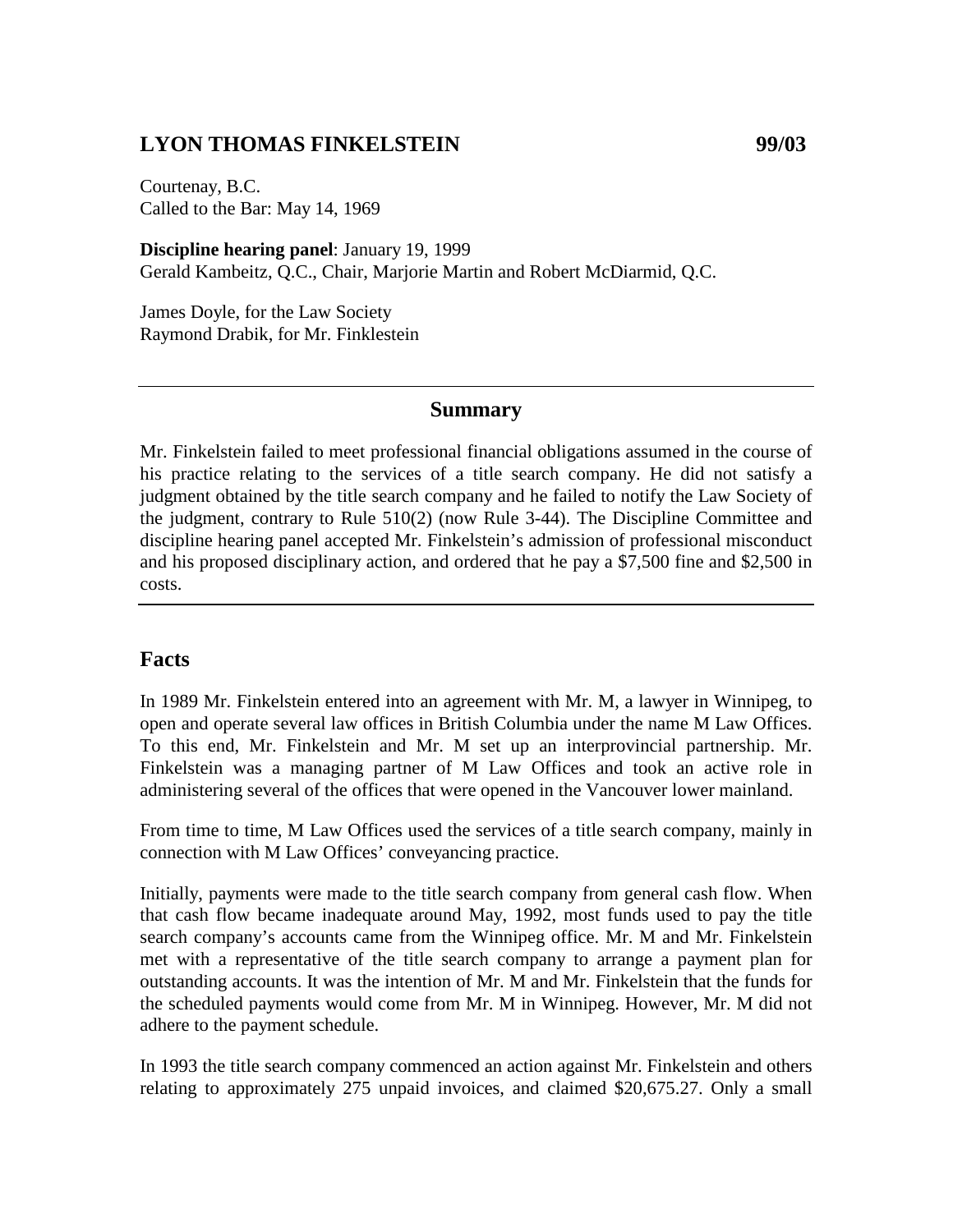number of the unpaid invoices related to work performed by Mr. Finkelstein himself. However, Mr. Finkelstein had taken responsibility for dealing with the title search company in relation to the unpaid invoices.

Following the introduction of no-fault insurance in Manitoba, money stopped coming from Mr. M in Winnipeg to fund the B.C. offices. Lacking operating capital, Mr. Finkelstein attempted to wind down those offices in as orderly a manner as he could.

In September, 1994, Mr. Finkelstein withdrew from the partnership with Mr. M. Also in 1994, Mr. Finkelstein anticipated receiving approximately \$20,000 on a contingency fee matter at one of the lower mainland offices. Mr. Finkelstein and Mr. M agreed that this fee would be used to settle the title search company's accounts.

When these funds were realized in June, 1995, they were sent to Winnipeg. Mr. M was out of the country at the time, and his Winnipeg partners allocated the money otherwise and did not pay any of the funds to the title search company. This occurred without Mr. Finkelstein's knowledge or control.

In January, 1995, the title search company obtained judgment for approximately \$19,400 against Mr. Finkelstein and Mr. M. The judgment was never paid. Following financial reverses attendant on the failure of the M Law Offices partnership, Mr. Finkelstein made an assignment in bankruptcy in 1996 and was discharged in 1997.

When he became aware of the judgment against him, Mr. Finkelstein sought legal advice. In June, 1995, he left a message with the Law Society's Director of Practice Management. Mr. Finkelstein did not receive a response to the message and he did not follow up or otherwise report the judgment to the Law Society until after he was notified by the Society that the title search company had complained about the unsatisfied judgment.

# **Decision**

Mr. Finkelstein admitted to professional misconduct in:

- failing to meet his professional financial obligations incurred or assumed in the course of his practice, contrary to Chapter 2, Rule 2 of the *Professional Conduct Handbook*;
- failing to satisfy the judgment obtained against him by the title search company and failing to give written notification of the judgment to the Law Society, contrary to Law Society Rule 510(2) (now Rule 3-44).

# **Penalty**

The hearing panel accepted Mr. Finkelstein's admissions pursuant to Law Society Rule 469 (now Rule 4-22) and ordered that he:

1. pay a \$7,500 fine within one year of the hearing date; and